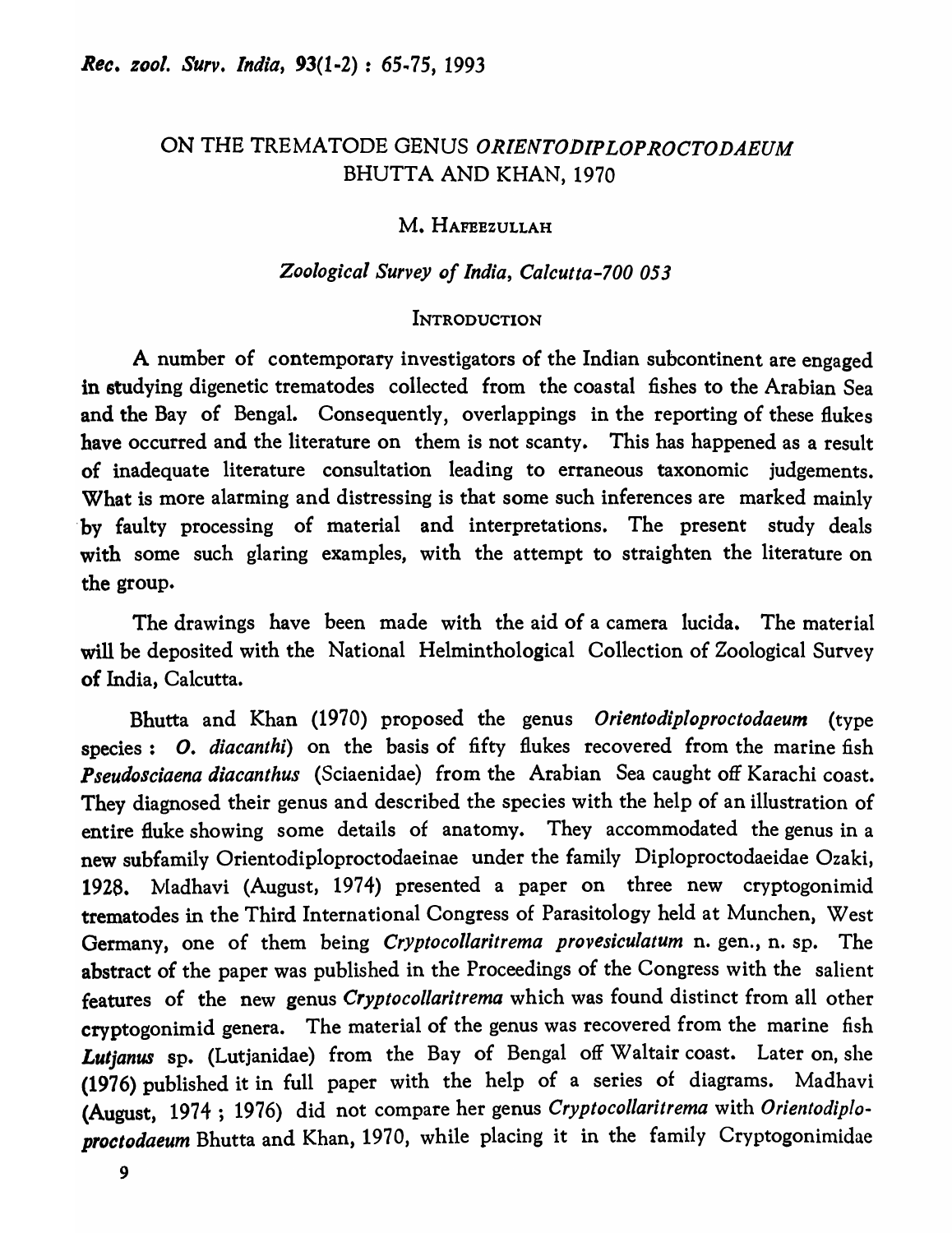Ciurea, 1933. Further, she did not name any cryptogonimid subfamily for her genus. Bilqees (December, 1974) proposed two new genera, *Multiovarium* (type species: *M. heteroformis* ; other species: *M. interruptum)* and *Anterodiscus* (type species: *A. biseminalis* ; other species: *A. triuteri)* as against *Orientodiploproctodaeum* on the basis of several specimens recovered from the type host *P seudosciaena diacanthus* and type locality (Karachi) of the latter genus. Further, she revised the diagnosis of the subfamily Orientodiploprocdaeinae Bhutta and Khan, 1970 on the basis of her two genera without naming any family for it but obviously considering it under the family Diploproctodaeidae Ozaki, 1928. It is obvious that Madhavi's (August, 1974) abstract and Bilqees' (December, 1974) full paper were simultaneously in press, and therefore they were unaware of each other's work. As a matter of fact, Madhavi (1974, 1976) was unaware of the work of Bhutta and Khan (1970) too. Srivastava, C. B. (1982) also, while including *Cryptocollaritrema* Madhavi, 1974 in his compilation work on Indian fauna did not take into account the genera *Orientodiploproctodaeum, Multiovarium*  and *Anterodiscus.* Further, he (1982) proposed a new subfamily Cryptocollaritrematinae for the genus *Cryptocollaritrema* in the family Cryptogonimidae.

#### SYSTEMATIC CONSIDERATIONS

### Family Cryptogonimidae Ciurea, 1933

Subfamily Orientodiploproctodaeinae Bhutta and Khan, 1970

Syn. Cryptocollaritrematinae Srivastave, C.B. 1982 (n. syn.)

#### Genus Orientodiploproctodaeum Bhutta and Khan

- 1970. *Orientodiploproctodae.um* Bhutta and Khan, *Pakistan* J. *Zoo/.,* 2 (2): 163.
- 1974. *Cryploco/larilrema* Madhavi, *Proc. 3rd. Internat. Congr. Parasit.,* Munchen, Section 02 (12) 1616. (Abstract) (n. syn.)
- *1974. Multiovarium* Bilqees, *Sind Univ. Res.* J. *(Sci. Ser.),* 8 (1/2) : 33. (n. syn.)
- *1974. Anterodiscus* Bilqees, *Sind Univ. Res.* J. *(Sci. Ser.).* 8 (' /2): 7 (n. syn.)
- 1976. *Cryptoco/laritrema:* Madhavi, *Riv. Parassit.,* 37 (2/3): 313.
- 1982. *Cryptocollaritrema:* Srivastava, C. B., *The Fauna 0/ India and the Adjacent Countries, Platyhelminthes Vol. I (Supplement), Trematoda-Digeuea. Additiuns to Prof. H.R. Mehra's Volume on Trematoda-Digenea:* 139.

### Orientodiploproctodaeum diacanthi Bhutta and Khan

### (Figs. 1-6)

- *1970. Orientodiploproclodaeum diacanthi* Bhutta and Khan, *Pakistan* J. *Zool.,* 2 (2) ~ 163.
- 1974. *Cryptocol/arilrema provesiculatum* Madhavi, *Proc.* 3 *rd. Internat, Congr. Parasit.,*  München, Section G2 (12): 1616. (n. syn.)
- *1974. Multiovarillm heter%rmis* Bilqees, *Sind Univ. Res.* J. *(Sci. Ser.),* 8 (1/2) : 34. (n. syn.)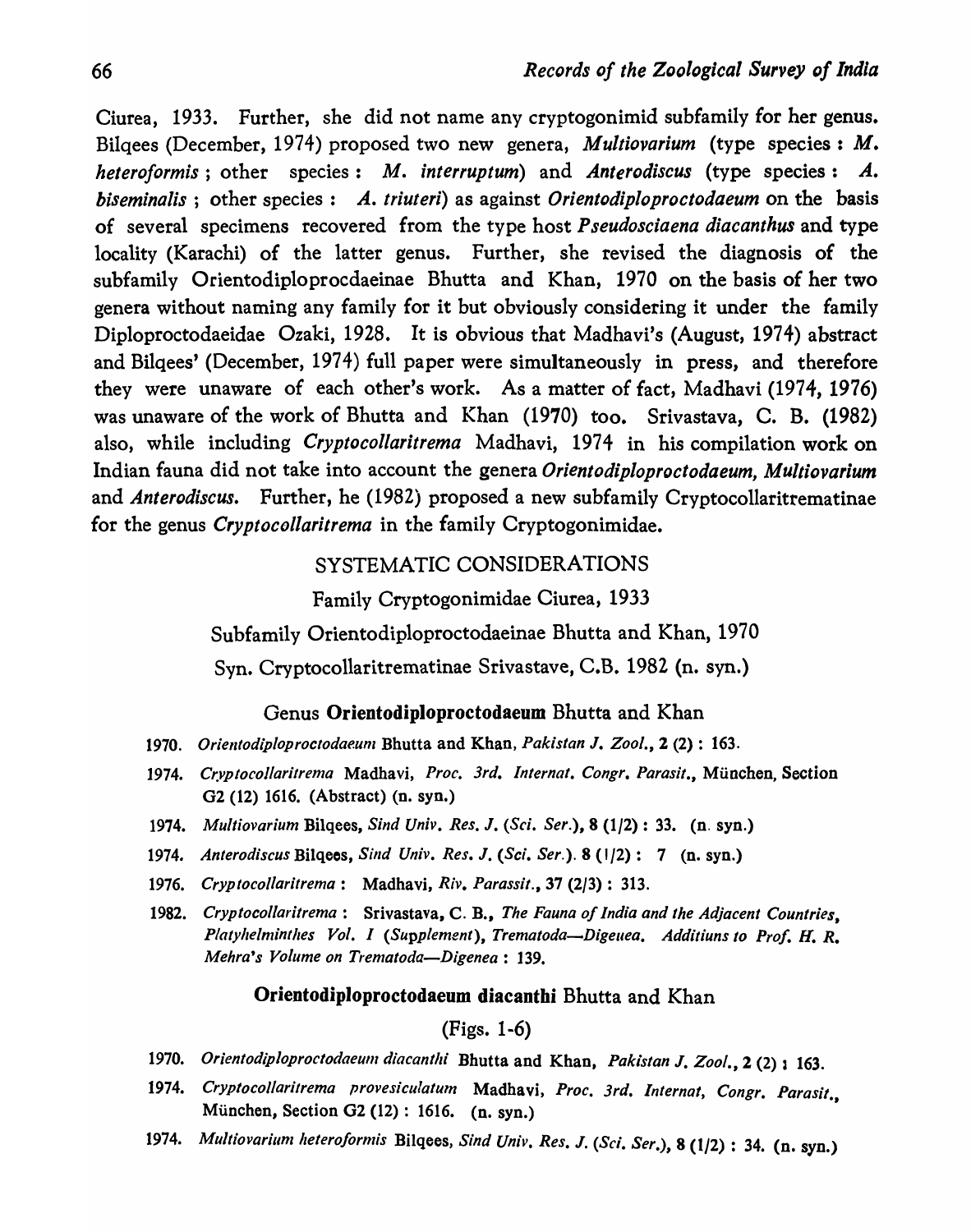- *1974. M. interruptum* Bilqees, *Ibid,* 8 (1/2) 36. (n. syn.)
- *1974. Anterodiscus biseminalis* Bilqees, *Ibid,* 8 (1/2) : 38. (n. syn.)
- *1974. A. trluteri* Bilqees, *Ibid,* 8 (1/2): 40. (n. syn.)
- 1976. *Cryptocol/aritrema provesiculatum* : Madhavi, *Riv. Parassit.,* 37 (2/3): 313.
- 1982. C. *provesicuiatum:* Srivastava, C. B., *The Fauna of India and the Adjacent Countries, Platyhelminthes Vol. I (Supplement), Trematoda-Digenea. Additions to Pro/. H, R. Mehra's Volume on Trematoda-Digenea: 140 •*



Fig. 1. *Orientodiploproctodaum diacanthi* Bhutta and Khan, 1970 (After Bhutta and Khan, 1970).

*Material examined* : Host-Protonibea diacanthus (Lacépède)

[Syn. *Pseudosciaena diacanthus],* Spotted croaker, (Family Sciaenidae) ; locationintestine, localities - Pondicherry (Bay of Bengal), Trivandrum and Margao (Arabian Sea); no. of specimens  $-7+2+4$  respectively, on  $3+1+2$  slides; dates of collection -5.12. 75, 6.8.76 and 24.2.80 respectively.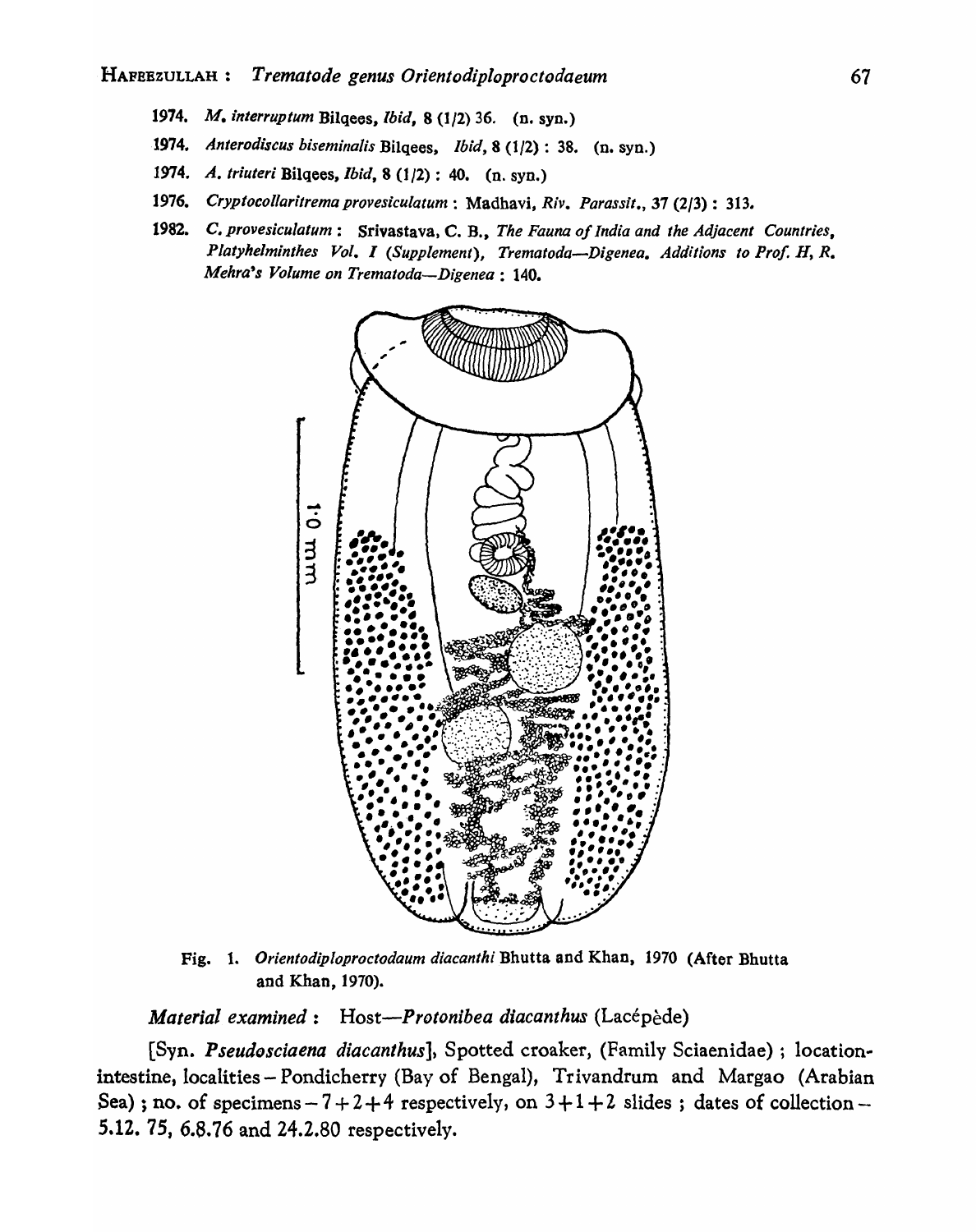*Remarks:* The preliminary study of this material showed that it comes close to four genera, *viz., Orientodiploproctodaeum, Cryptocollaritrema, Multiovarium* and *Anterodiscus.* Confronted with this difficulty, its detailed study was made which revealed that they all may be one and the same. A scrutiny of the results of the study further disclosed that *Orientodiploproctodaeum* was inadequately and incorrectly described, *Multiovarium* and *Anterodiscus* were based on erroneous study of material and only *Cryptocollaritrema* was correctly and adequately described and correctly placed in the family Cryptogonimidae ; otherwise the four genera seem to be identical. Thus,



Fig. 2. *Anterodiscus biseminalis* Bilqees, 1974 showing postacetabular region (After Bilqees, 1974).

only *Orientodip/oproctodaeum* with correct and detailed account as given by Madhavi (1976) in the form of *CrYptocollaritrema* may be held valid on priority basis and the remaining three genera should fall into its synoymy. The accounts of *Orientodiploproctodaeum* and *o. diacanth;* Bhutta and Khan, 1970 are inadequate in the sense that a ventrogenital pit, a gonotyl in its posterior part and the gland cells in the forebody including the anterior disc or collar have altogether been missed to be mentioned; the ascending and descending coils of the long and tubular seminal vesicle have been correctly shown in the figure but this character has not been described in the textat all; and the real bilobed follicular ovary immediately in the pretesticular region has not been shown. It is inaccurate because the large and prominent seminal receptacle behind the acetabulum has been mistaken as unlobed ovary, and the follicles of bilobed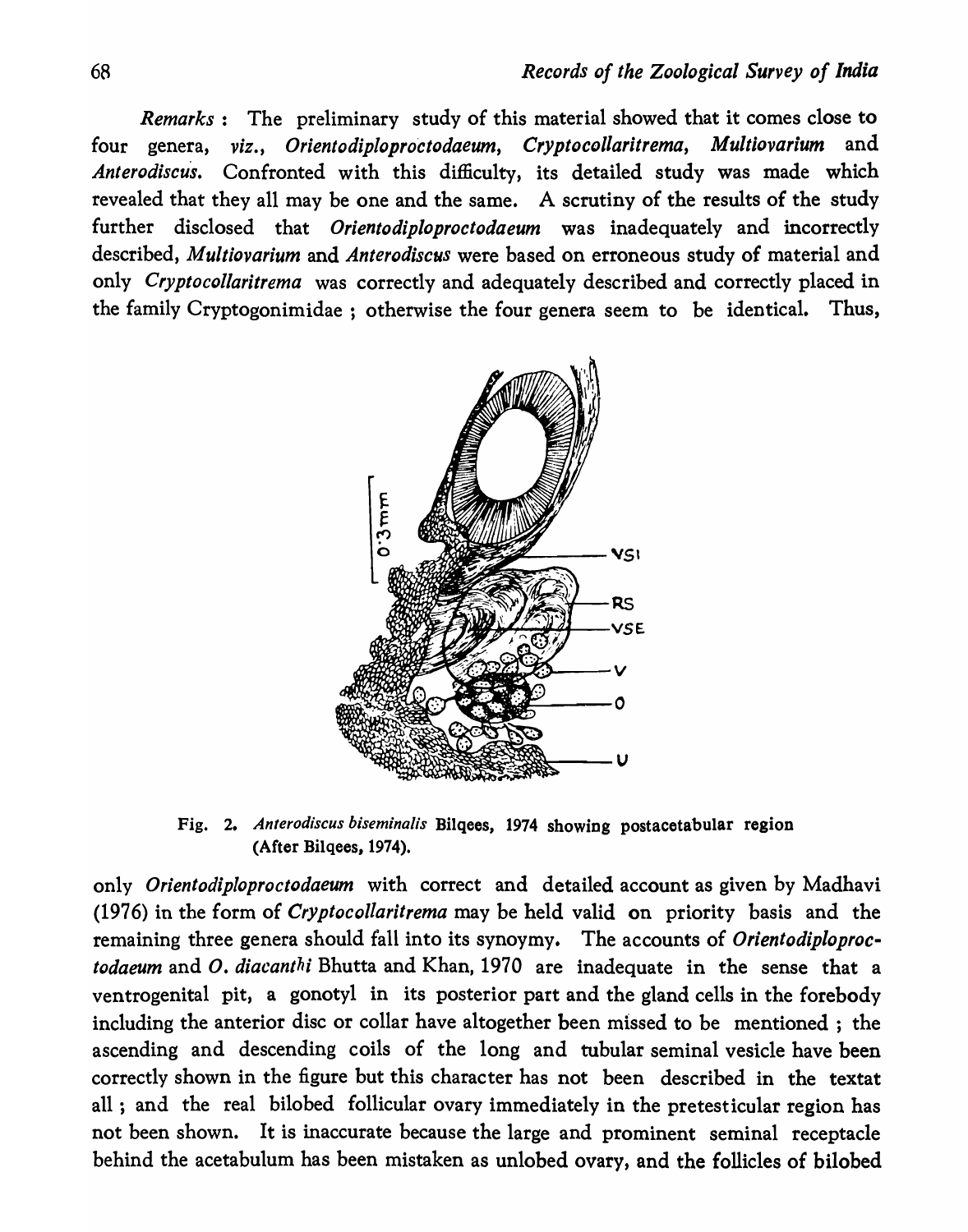ovary behind the seminal receptacle in the intercaecal field have been misinterpreted as those of extracaecal follicles of vitellarium intruding into the intercaecal



Fig. 3. *Cryptocollaritrema provesiculatum* Madhavi, 1974 (After Madhavi, 1976).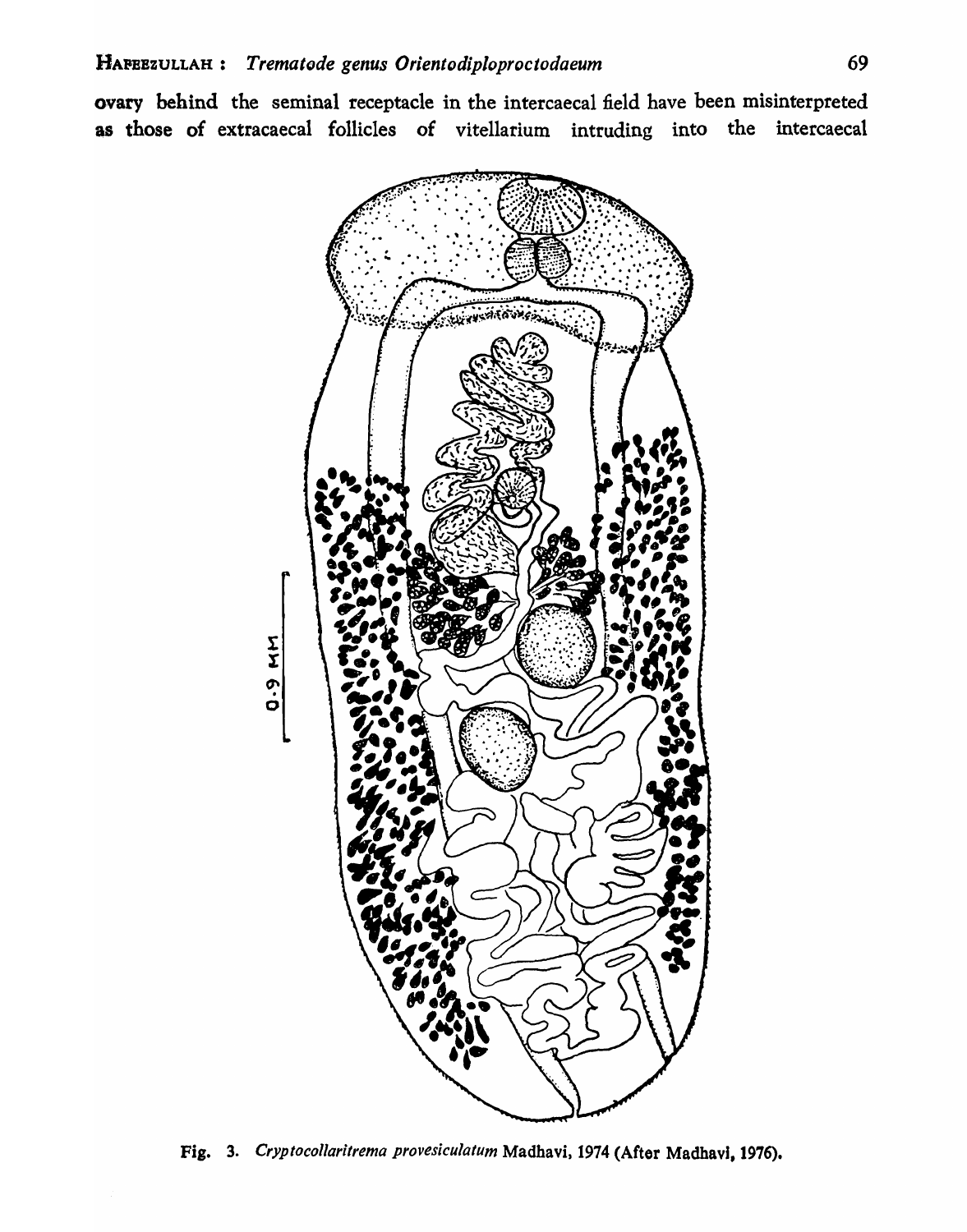space. In the author's material also the vitelline follicles are mainly extracaecal and, at the most, caecal at places. They do not intrude in the intercaecal space. It is at the ovarian level where such a confusion in the study may occur because the follicles of ovay are nearly as large as those of vitellarium, and can get



Fig. 4. C. *provesiculatum.* Terminal genitalia (After Madhavi, 1976).

mixed up and become continuous with latter due to overflattening giving erroneous roading as vitelline follicles intruding into the intercaecal field in the pretesticular space. Bilqees (1974), instead of improving upon the diagnosis 0 *Orientodiplpproctodaeum* and description of its type species O. *diacanthi* with the help of her identical material recovered from its type host and the type locality, chose to propose two new genera *Multiovarium and Anterodiscus* distinct from *Orientodiploproctodaeum* on the basis of inadequate and partly inaccurate account of O. *diacanthi* as given by Bhutta and Khan (1970) as well as erroneous study of her own material. She also could not detect the presence of a gonotyl immediately posterion to the sunken acetabulum in the ventrogenital pit. She erred in interpreting only postacetabular and acetabular parts of seminal vesicle as complete seminal vesicle, and long coiled and recurved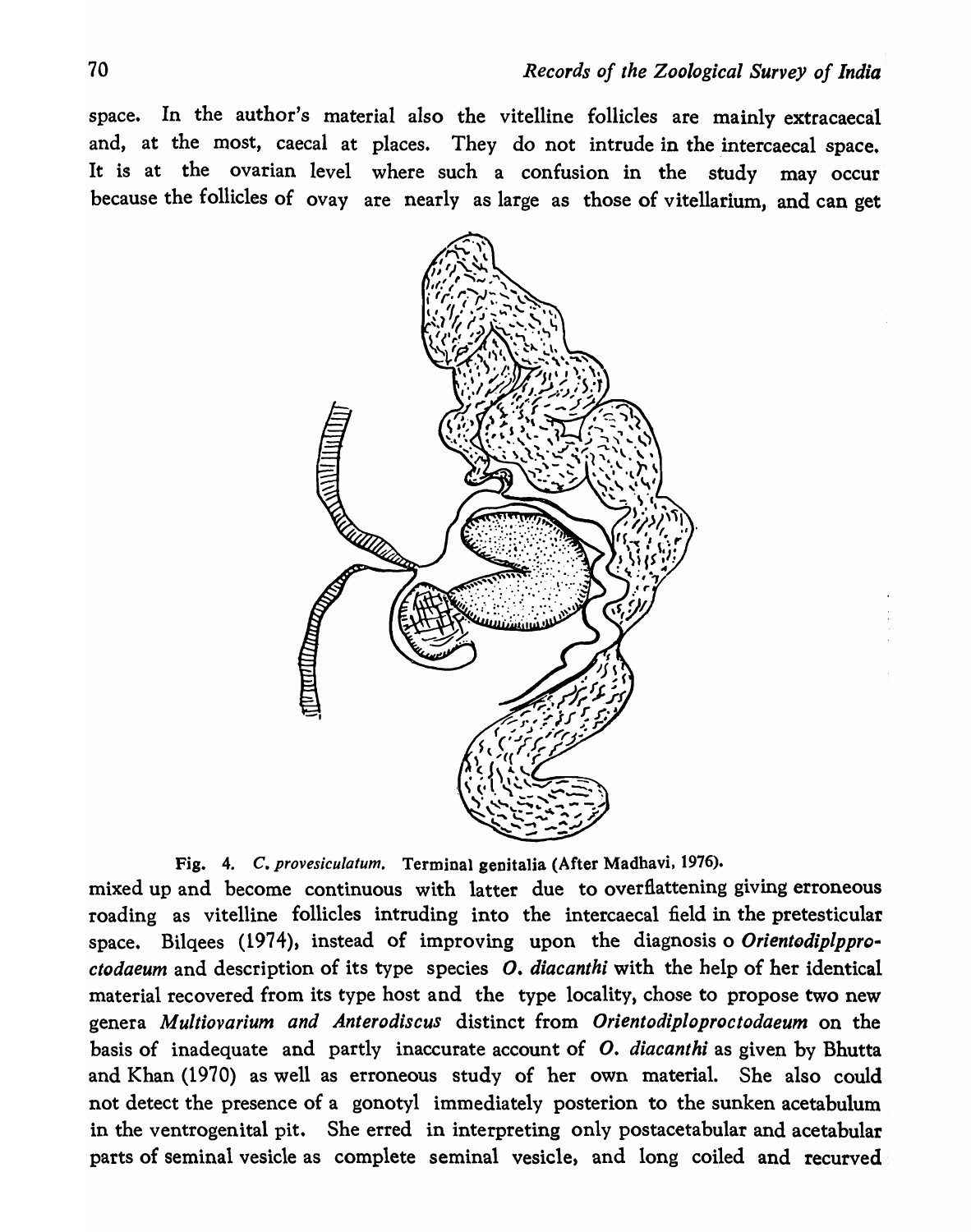preacetabular part of the same organ as hermaphroditic duct opening near pharynx. As a matter of fact, no hermaphroditic duct is formed and the male and female pores separately open immediately anterior to ventral sucker in the ventrogenital pit. The seminal vesicle commences in the postacetabular region, continues in the acetabular



Fig. 5. C. *provesiculatum*. Section through anterior region showing cushionlike expanded part (After Madhavi, 1976).

and preacetabular regions up to posterior level of phrrynx as a closely coiled tube, and then reflexes back and opens as a small pars prostatica in the ventrogenital pit (which Madhavi calls a genital atrium) in which acetabulum lies sunken. The ventro-Igenital pit in whlch the acetabulum lies embedded and in whose anterior wall the male and female ducts open separately is the characteristic feature of the family Cryptogonimidae. Further more, she did not at all mention the presence of gland cells in the parencyma of the forebody including the collar in *M u1tiovarium.* Conversely, in *Anterodiscus,* she misinterpreted these gland cells as vitelline follicles, Again, in *Anterodiscus* she mentioned the presence of unlobed ovary repeating the error of Bhutta and Khan (1970). In the type speies A. *biseminalis* (her Fig. 8) which has been taken as Fig. 2 in the present work she has shown that the unlobed ovary is situated in the postacetabular region behind the large seminal receptacle slightly overlapping the latter. This postacetabular area of the median field has also been shown inter-:dispersed with vitelline follicles, whereas in the description of the species the position 'of the vitelline follicles has been mentioned to be lateral. This is a self-contradiction which is the result of misinterpretation of some structures. It is to be pointed out that the seminal receptacle has been erroneously called as unlobed ovary, the follicles in the midfield have been misinterpreted as follicles of vitellarium, and the posterior terminal part of the coiled and twisted tubular seminal vesicle has been mistaken as :seminal receptacle. Further, neither the seminal vesicle is bilobed as mentioned in *A. biseminalis* nor there are two additional lateral uterine branches as described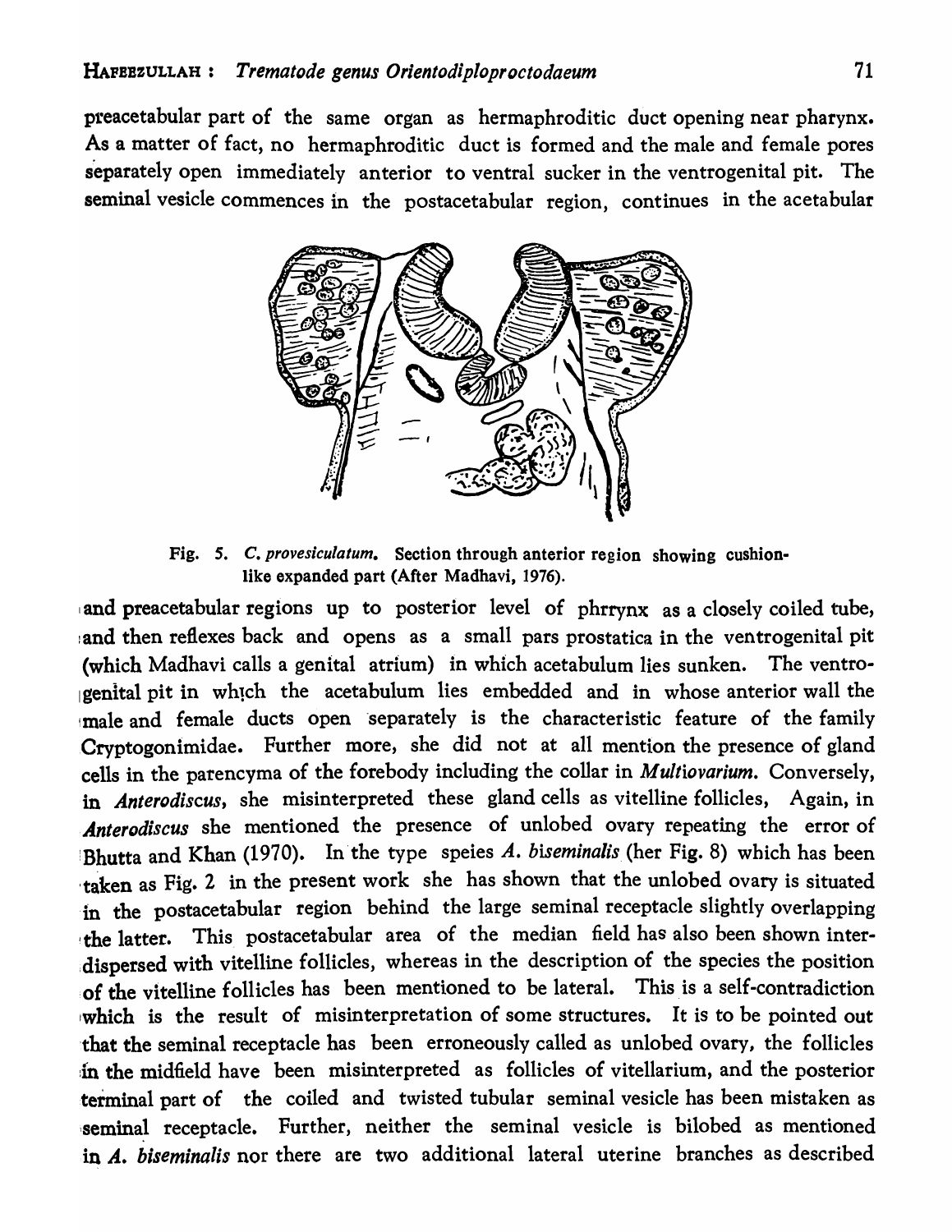to be present in A. *triuteri*. As a matter of fact, the descending and asconding limbs of uterus have lateral coils and not branches.



Fig. 6. *Orientodiploproctodaeum diacanthi* Bhutta and Khan, 1970 (Present material).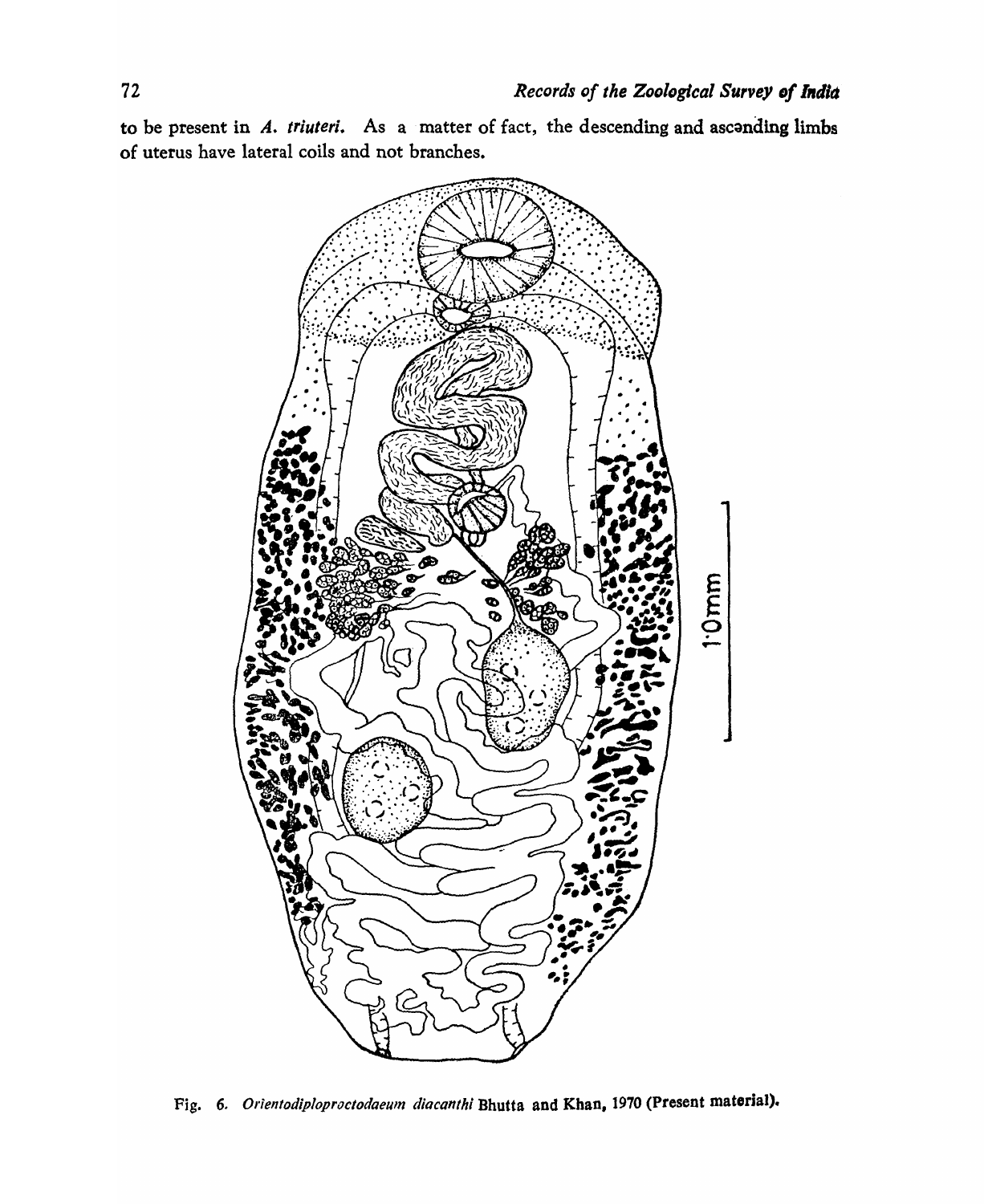### RESULTS

From all indications it is evident the Bilqees (1974) had badly processed material of *Orientodiploproctodaeum diacanthi* Bhutta and Khan, 1970 only which she utilised to propose two new genera each with two new species, She also made use of the lapses on the part of Bhutta and Khan (1970) and herself committed some mistakes in doing so. As a matter of fact, she (Bilqees) ought to have used her material to correct and improve the diagnosis of *Orientodiploproctodaeum* and description of *O. diacanthi* instead of erecting two new genera and describing four new species out of it. It is obvious now that *Orientodiploproctodaeum diacanthi, Cryptocollaritrema provesiculatum, Multiovarium heterfarmis, M. interruptum, Anterodiscus biseminalis* and *A. triuteri* all seem to have been described from indentical materials. C. *provesiculatum* is the improved version of *o. diacanthi.* Thus, it construes that the genera *Multiovarium*  Bilqees, 1974 and *Anterodiscus* Bilqees, 1974 are synonyms of *Orientodiploproctodaeum*  Bhutta and Khan, 1970, and the species C. *provesiculatum, M. heteroformis, M. interruptum, A. biseminalis* and *A. triuteri* are all synonyms of *o. diacanthi.* 

The subfamily Orientodiploproctodaeinae Bhutta and Khan, 1070 is retained to accommodate the only genus *Orientodiploproctodaeum* Bhutta and Khan, 1970 (type species: *O. diacanthi)* but it is transferred from the family Diploproctodaeidae Ozaki, 1928 to the family Cryptogonimidae Ciurea, 1933, and the subfamily Cryptocollaritrematinae Srivastava, C. B., 1982 is its synonym. The subfamily Orientidiploproctedaeinae may be redefined as follows:

### Subfamily: Orientodiploproctodaeinae (emended)

Body divisible into two parts: (i) an anterior disc-like or cushion-shaped thick structure containing a large oral sucker and pharynx, and (ii) a cylindrical or elongated trunk containing a small ventral sucker, all other systems and intestinal caeca communicating to the exterior at posterior end of body on either side of excretorypore. Small prepharynx present ; oesophagus absent. A ventrogenital pit ptesent with a sunken weakly developed ventral sucker, a muscular bulb-like gonotyl near its posterior part, and male and famale pores opening separtely in it anteriorly. Gland cells present in forebody intruding into anterior disc. Testes postovarian, postacetabular. Cirrus sac absent. Seminal vesicle tubular, coiled, running upto base of pharynx and then reflexing back to open into ventrogenital pit. Ovary follicular, in midfield. Seminal receptacle present anterior to ovary. Coils of uterus filling midfield of hindbody. Vitellarium follicular, largely extracaecal, in hindbody. Eggs small. Excretory vesicle Y-shaped. Gut parasites of marine fishes.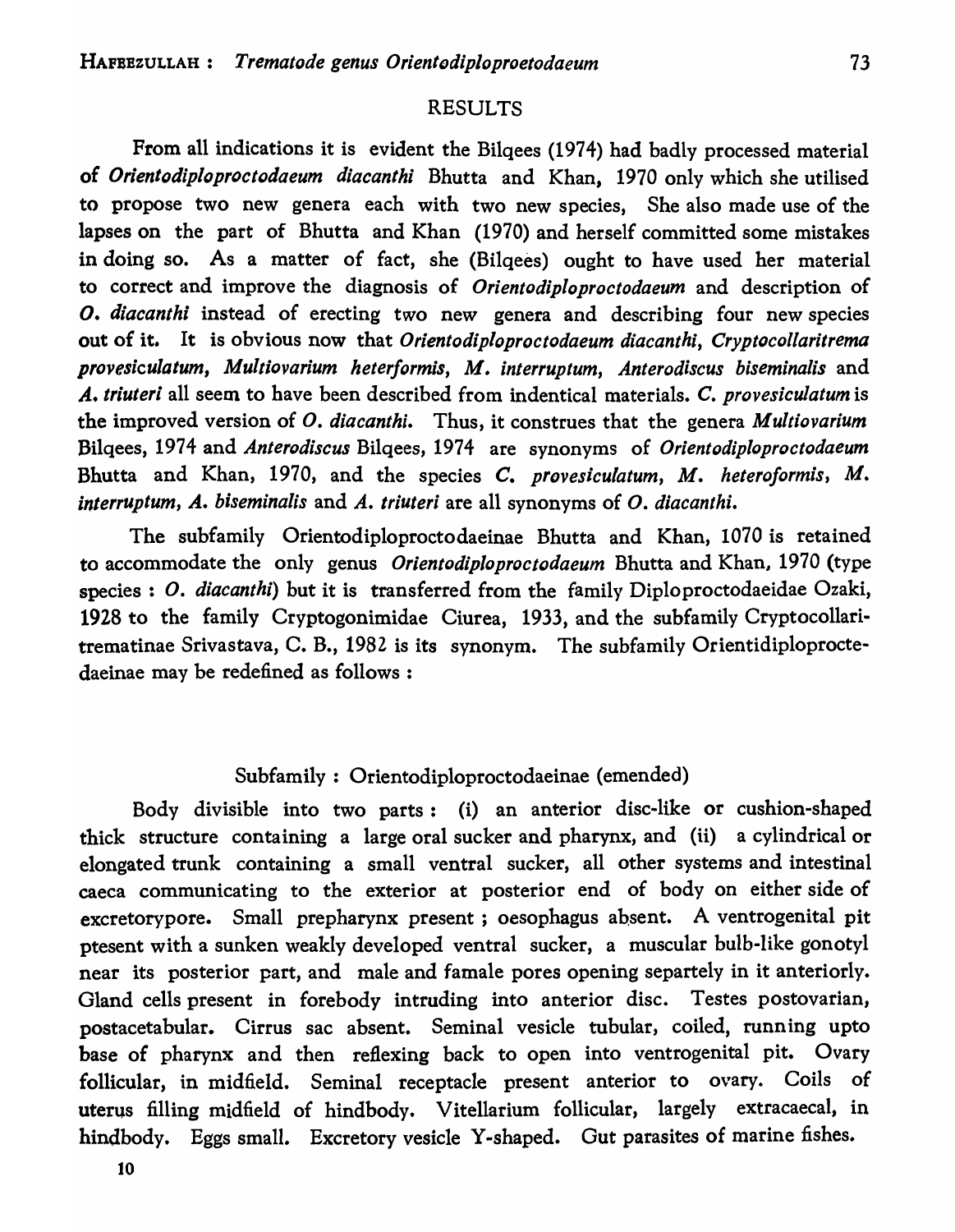### **SUMMARY**

The genus *Orientodiploproctodaeum* Bhutta and Khan, 1970 ( type species: *O. diacanthi)* was reported from the marine fish P *seudosciaena diacanthus* from Karachi coast. Is was accommodated in a new subfamily Orientodiploptoctodaeinae Bhutta and Khan, 1970 which was placed under the family Diploproctodaeidae Ozaki, 1976. Later on, *Multiovarinm* Bilgees, 1974 (type species; M. *heteroformis*; other species: M. *interruptum)* and *Anterodiscus* Bilqees, 1974 (type species: *A. biseminalis* ; other species: *A. triuteri)* were also reported from the type host and type locality of O. *diacanthi.* These genera were also considered under the same family and subfamily. The genus *Cryptocollaritrema* Madhavi, 1974 (type species: C. *provesiculatum)* was erected on the basis of the material recovered from the marine fish *Lutjanus* sp. from Waltair coast and was placed in the family Cryptogonimidae Ciurea, 1933. Srivastava, C. B. (1982) proposed a new subfamily Cryptocollaritrematinae to accommodate *Cryptocollariirema.* The present author collected digenean material from the type host of *o. diacanthi* Bhutta and Khan, 1970 from the Arabina Sea as well as Bay of Bengal. On the study of this material, it is found that *Cryptocollaritrema. Multiovarium* and *Anterodiscus* are synonyms of *Orientodiploproctodaeum* and the species C. *provesiculatum,*  M. *heteroforformis,* M. *interruptum, A. biseminalis* and *A. tr;uteri* are synonyms of *o.*  diacanthi; add thus Cryptocollaritrematinae falls as a synonym of Orietodiploproctodaeinae which subfamily is transferred to the family Cryptogonimidae Ciurea, 1933. An emended diagnosis of Orientodiploproctodaeinae is also furnished.

#### **ACKNOWLEDGEMENTS**

The author is thankful to Dr. S. K. Bhattacharya, Joint Director-in-Charge, Zoclogical Survey of India, Calcutta for providing necessary facilities, and to Dr. J. R. B. Alfred, Joint Director, for going through the manuscript and giving useful suggestions.

#### **REFERENCES**

- Bilqees, F. M. 1974. A redescription of the subfamily Orientodiploproctodaeinae Bhutta and Khan, 1970 based on two new genera and four new species. *Sind Univ .. Res.* J. *(Sci. Ser.),* 8 (1 & 2): 31-42.
- Bhutta, M. S. and Khan, D. 1970. A new subfamily of fish trematodes. *Pakistan* I. *Zool.,* 2 (2): 163-165.